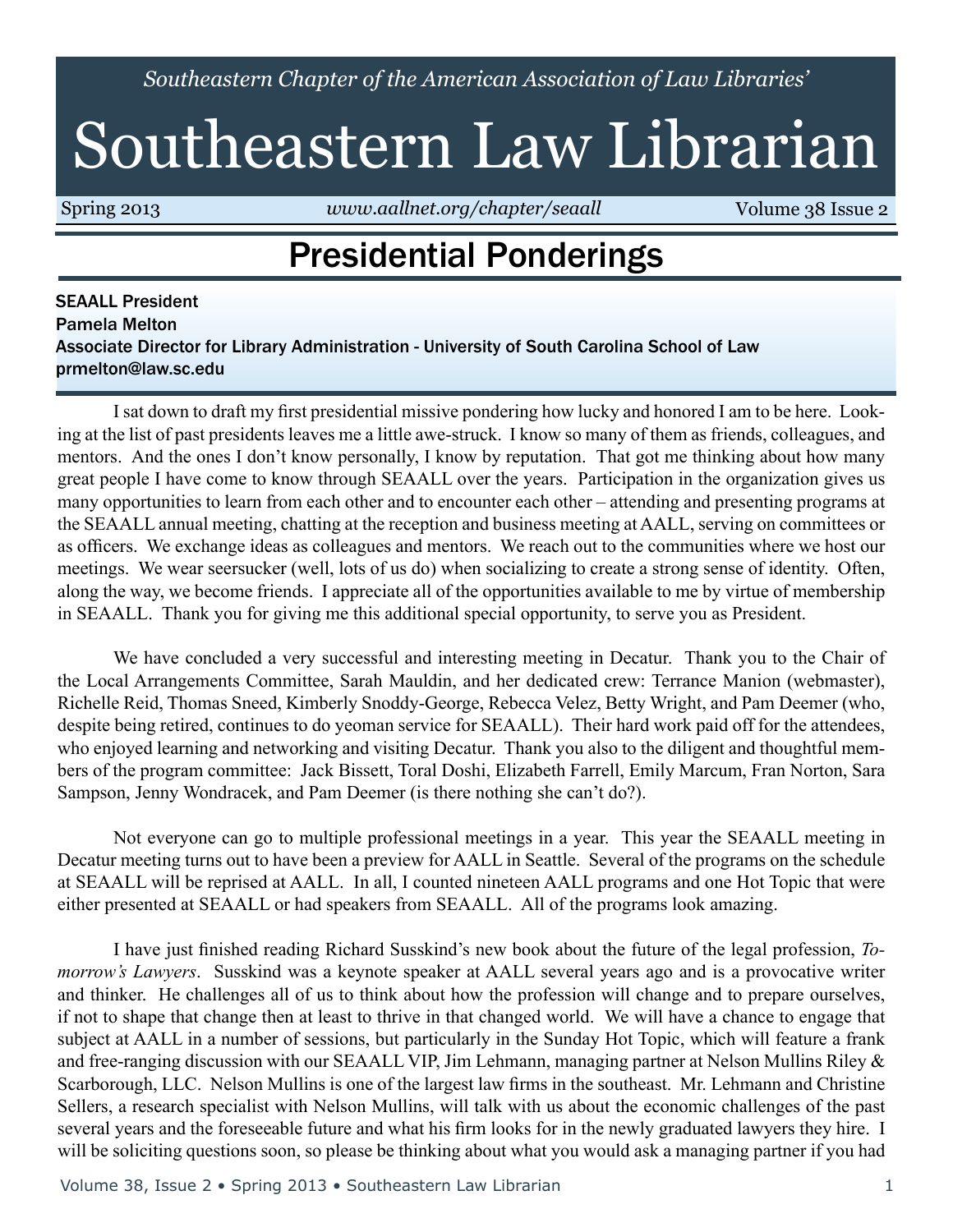### the chance. *Presidential Ponderings - From Previous Page*

 Finally, AALL recently circulated the slate of candidates for the Executive Board positions in the next election. Half of the candidates for national office are members of SEAALL! How great is that?

 I hope to see many of you at AALL. Reconnect with colleagues, by stopping at the SEAALL table (if you have time, volunteer to sit there a while) and attending the cocktail hour business meeting. Recharge your batteries with great ideas for the year ahead, by attending workshops, roundtables, and programs. Rethink our value, to prepare for what lies ahead.

PRM

### **Contents**

- **1 -- Presidential Ponderings** *by Pamela Melton*
- **3 -- LiiLP Workshop Report** *by D.R. Jones*
- **3** *--* **5 Questions ... with Thomas Walter**
- **5 -- SEAALL Business Meeting 2013**
- **6 -- SEAALL Articles & Bylaws Committee Report 2013**
- **7 -- SEAALL Placement Committee Report 2013**
- **8 -- SEAALL Library Profile Belmont School of Law**
- **10 -- AALL Announcements**
- **11 -- SEAALL Officers 2012 2013**
- **12 -- Editorial Uniform Changes** *by Brian Barnes*
- **13 -- Southeastern Law Librarian Submission Guidelines**

# Reader Feedback

If you have suggestions of articles or features you would like to see in the Southeastern Law Librarian please contact Brian Barnes, [bcbarnes@loyno.edu](mailto:bcbarnes%40loyno.edu?subject=).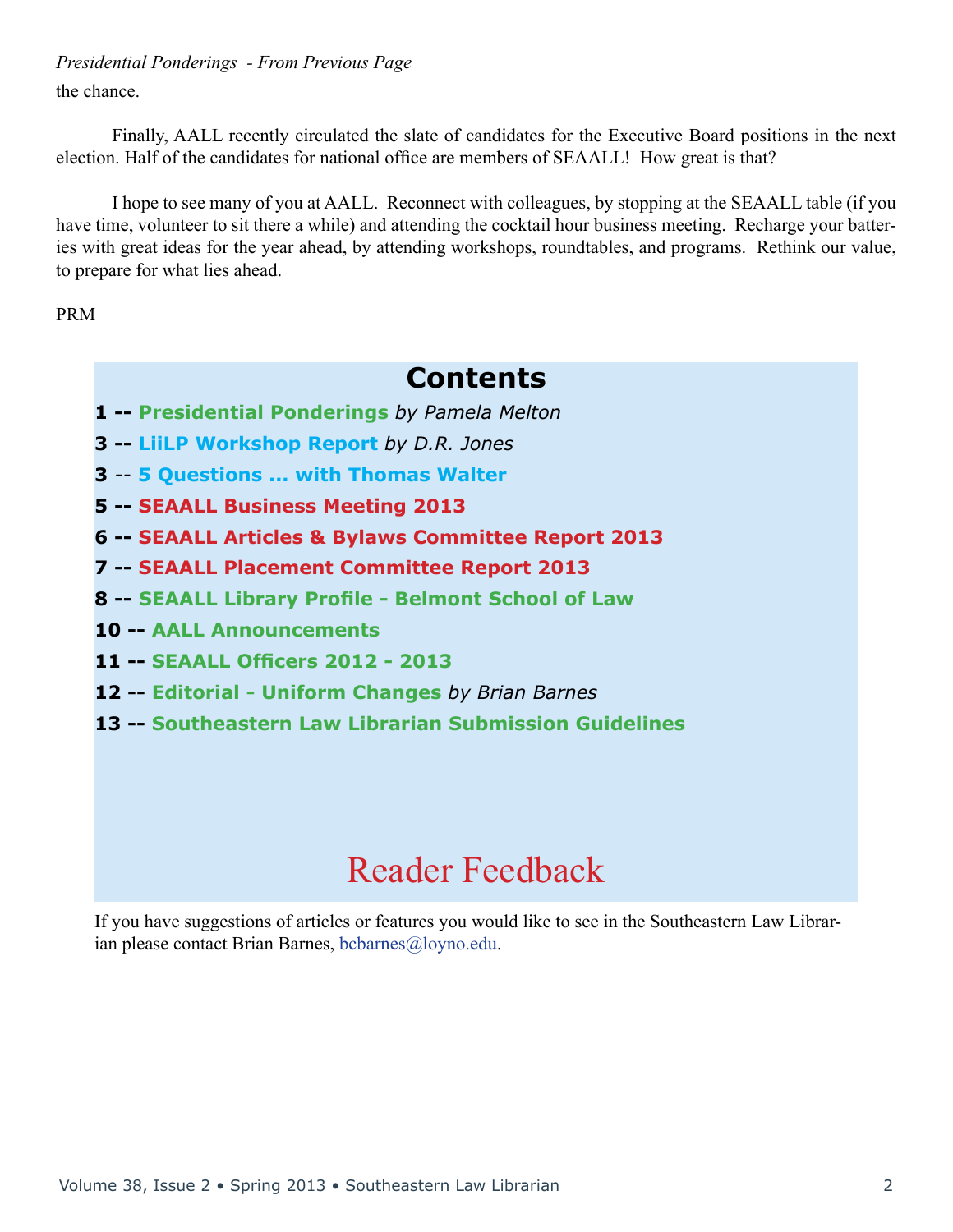### LiiLP Workshop Report

#### D.R. Jones

Associate Dean, Law Library Director and Assistant Professor of Law Cecil C. Humphreys School of Law, The University of Memphis

 In April 2013, the Kathrine R. Everett Law Library of the University of North Carolina-Chapel Hill and the J. Michael Goodson Law Library of Duke University sponsored the Legal Information and Information Law and Policy (LiiLP) Workshop. Dick Danner from Duke and Anne Klinefelter from UNC organized and coordinated the Workshop, which was held at UNC-Chapel Hill. SEAALL covered the registration fee for Chapter members who were accepted to present at the Workshop. I was one of the members accepted to present at the Workshop.

 This excellent Workshop provided a great opportunity for authors to obtain feedback and support during a critical stage in scholarly writing: the review of a draft of an article. Presenting authors were selected in Fall 2012 and submitted their drafts for review by March 1, 2013. Each author's article was assigned to a Workshop faculty member who was an experienced scholar. At the Workshop, there was a 40 minute session devoted to each article (there were concurrent sessions). At each session, the author provided a brief summary of the article. The assigned faculty member then critiqued the draft. Other faculty members and authors also attended these sessions and offered comments and discussion. There were as many as 10 people in a session. This arrangement provided a unique opportunity to discuss a draft and receive feedback from people who not only had read the draft, but had some expertise in the subject discussed. A reception, dinner and lunch provided great opportunities to meet and talk with other scholars who were on the faculty or presenting papers.

 There are plans to offer the Workshop again in 2014. Watch for future announcements about the date of the Workshop and application deadlines.

This is a new feature to the Southeastern Law Librarian.

# 5 Questions ... with Thomas Walter

featuring Thomas Walter,

Reference / Computer Services Librarian @ Mississippi College School of Law

#### **What is your favorite legal book and why?**

The obvious answer is mine, because I get paid for it... but that's cheating. I don't spend a lot of time reading novels, and when I do they tend to not be legal related. The last one I can recall reading was The Pelican Brief by John Grisham and that was a number of years ago. I would rather have an historical mystery novel or a nonfiction book.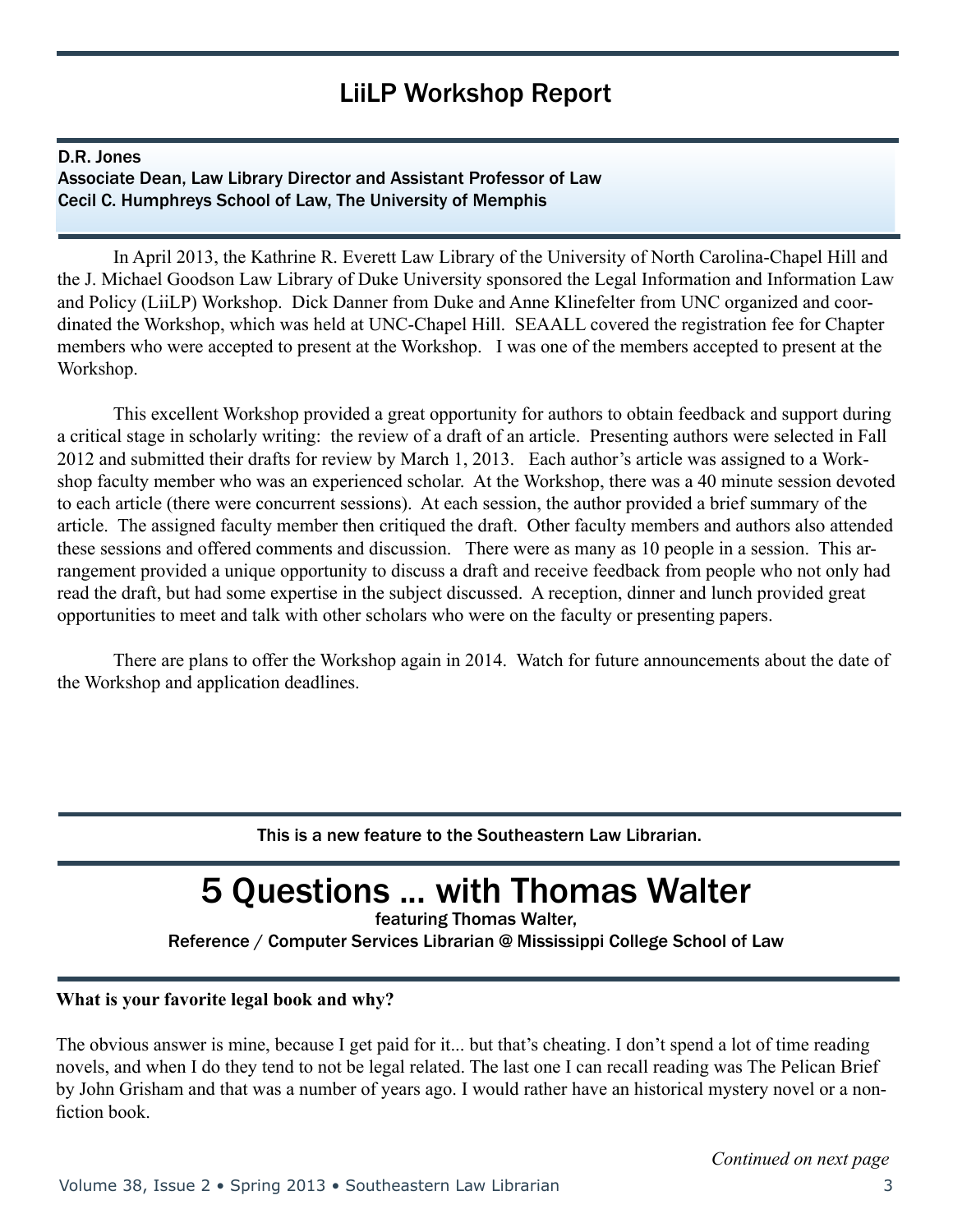#### *5 Questions - From Previous Page*

### **Who has had the biggest impact on your law librarian career?**

No one person really fits that bill. I have learned most of what I know through contact with the various people I have worked with over the years. Every new face in the Library brings new experiences and ideas and presents an opportunity to think about how you do things and adjust the way you approach the job. That is one nice thing about being an academic librarian; every year I get to meet a lot of new people. If I have to be pinned down to one person, I think it would probably be Karin DenBleyker. She opened a lot of the doors that eventually led me to being here.

### **If you could have a law library animal mascot and danger was not an issue what would you choose and why?**

I had to make sure cryptozoological creatures were acceptable, and I was assured the were. That's when the choice became obvious: Bigfoot! That's right, the hairy wonder of the northwest woods and, if you believe the Bigfoot Field Researchers Organization (http://www.bfro.net/), an active denizen of Southeast Mississippi swamps, would make a perfect library mascot. Bigfoot is large, quiet and rarely seen or heard , perfect for a library environment. But the thing about having a bigfoot in your library is: even if you never see or hear him, you know he's there and you are pretty sure you don't want to do anything to make him mad. I have seen the commercials... Bigfoot could rip you limb from limb. Pretty sure patrons will obey the rules with the threat of a Bigfoot hovering over their heads.

### **If you could change anything in legal publishing or libraries what would it be?**

The notion that electronic resources can supplant paper. More and more it seems the pricing of books is structured to force you away from the print material. While electronic resources can provide easier access, there is an impermanency to the information. What we know of ancient civilizations comes from writings in clay, stone and paper. Once the electricity is turned off how will the future know who we are or what we accomplished?

### **Where is Waldo?**

When I was first given this question I pondered how to approach it for a while. The first, most obvious, approach is where am I most happy(laying on my couch reading a book with my son). The second is where would I most like to visit(a toss-up between Wales and Japan). The third approach is someplace in my home town/state everyone should see (a day in the Mississippi Delta can both wow you with the wonders of nature and the abject poverty some people are forced to live in). But I decided to go a different direction altogether. Below is a description of a place I have been (no fair picking a random spot) and really think is worth a visit. The first person to guess the correct answer will receive a prize. Not sure what the prize is yet... this just came to me, but it will be something useful. Email guesses to walter@mc.edu no later than July 15, 2013. So... where's Waldo?

Waldo is standing on a narrow strip of sand, looking out over a small body of water. To his right, a stream falls over a weir of stones to begin its run to the sea. Looking at the stream, you would never guess the river it will become. If you are lucky, like I was, you may even get to see a baby Moose!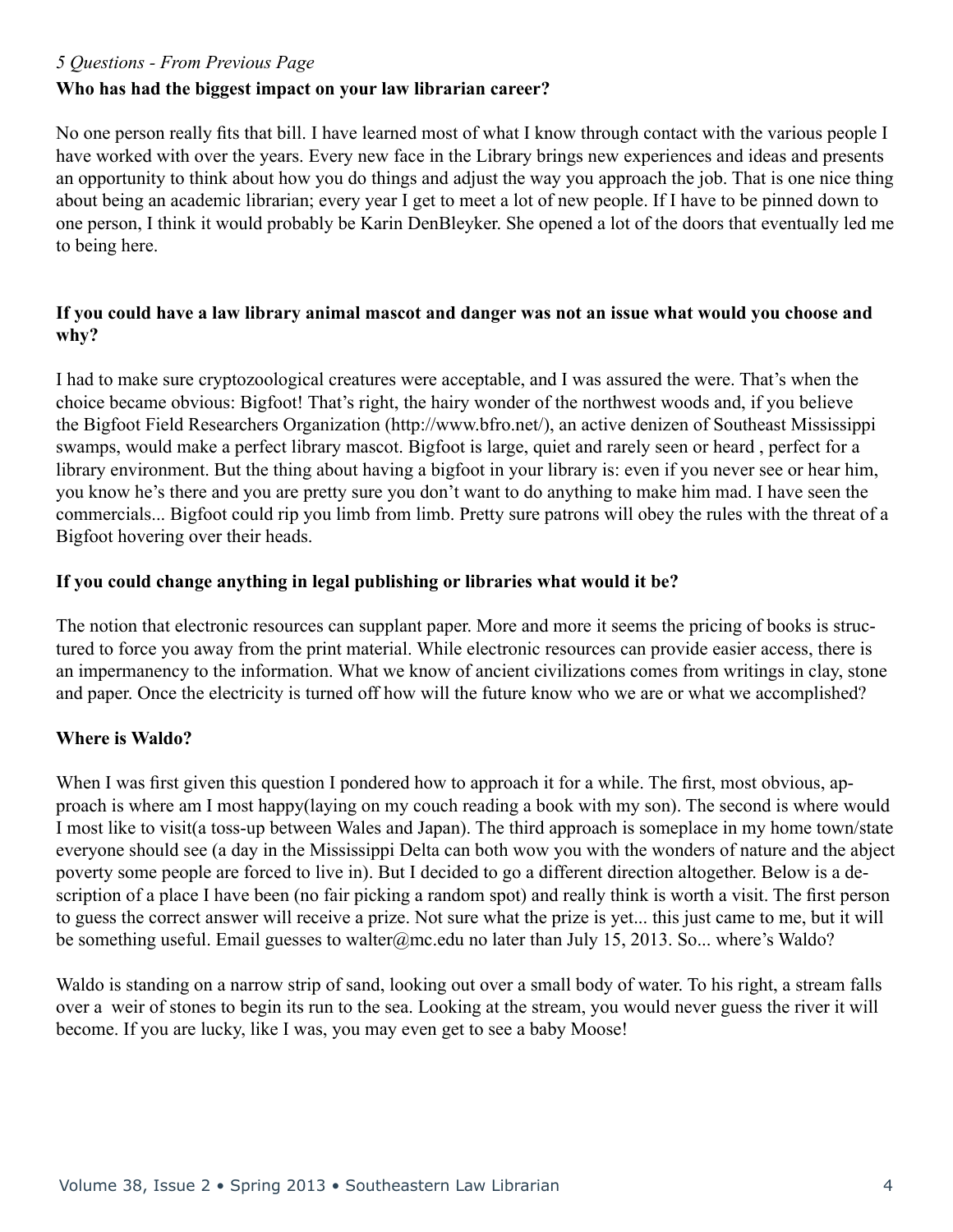# SEAALL Business Meeting Minutes Decatur, GA - April 20, 2013

Ed Hart called the meeting to order at 8:00 a.m. He thanked Bloomberg for sponsoring the business breakfast. A representative of Bloomberg introduced herself and her team. Ed then introduced members of SEAALL's executive board and the new members who won the election: Vice-President/President Elect Fran Norton, Treasurer Kate Irwin-Smiler, and Member-at-Large Christine Sellers.

Ed asked if there were any changes to the minutes of the last business meeting, which took place in Boston, Massachusetts. There were no changes, so Ed called for a motion to approve the minutes. That motion was given and seconded. All voted aye.

Billie Blaine did not attend the meeting in Decatur, so Ed gave the Treasurer's report. Ed reported a balance of \$31,367.07 and that the chapter was doing well.

Ed then asked the committee chairs to give their reports.

Carol Watson reported that the bylaws had been updated and brought into compliance.

Rebekah Maxwell thanked SEAALL members for their generous contributions to the DeKalb County Public Library and passed the donation jar around the room for everyone's final contribution.

Jack Bissett, chair of the Education and Publications Committee, gave the report. The committee has sent the membership almost 30 notices of activities of other chapters within SEAALL's geographic area. After the AALL meeting in Boston, the committee invited members to submit program proposals for the AALL meeting in Seattle. Two program proposals were submitted for review, and one, Emily Marcum's "Get Hired: How to Convey Your Value," was accepted by AALL for its Seattle program. SEAALL has sponsored, and AALL has produced, a webinar called "Technology Skills for the 21st Century Law Librarian: What's in Your CV?" It will be presented on Wednesday, June 5, 2013.

Sarah Mauldin gave the report for the Local Arrangements Committee. She presented the Decatur meeting itself as her report. Ed thanked Sarah and presented a certificate to her for her work.

Ryan Valentin gave the report for the Membership Committee. He said that the committee is working with the SEAALL webmasters to make a better membership directory. Letters that welcome new members and that solicit new AALL members to join SEAALL are sent out periodically. SEAALL has added 50 new members this year for a total membership of 597. At the AALL meeting in Boston, SEAALL had a table that featured pens, Post-It notes, and beverage coasters, all with the SEAALL logo. SEAALL will have a similar table at AALL's meeting in Seattle.

Ed presented lifetime membership awards to Pam Deemer and Sally Wambold.

Beau Steenken, the chair of the Placement Committee, reported that SEAALL had maintained a private room at the Decatur conference. The committee is looking forward to providing more positions for its members.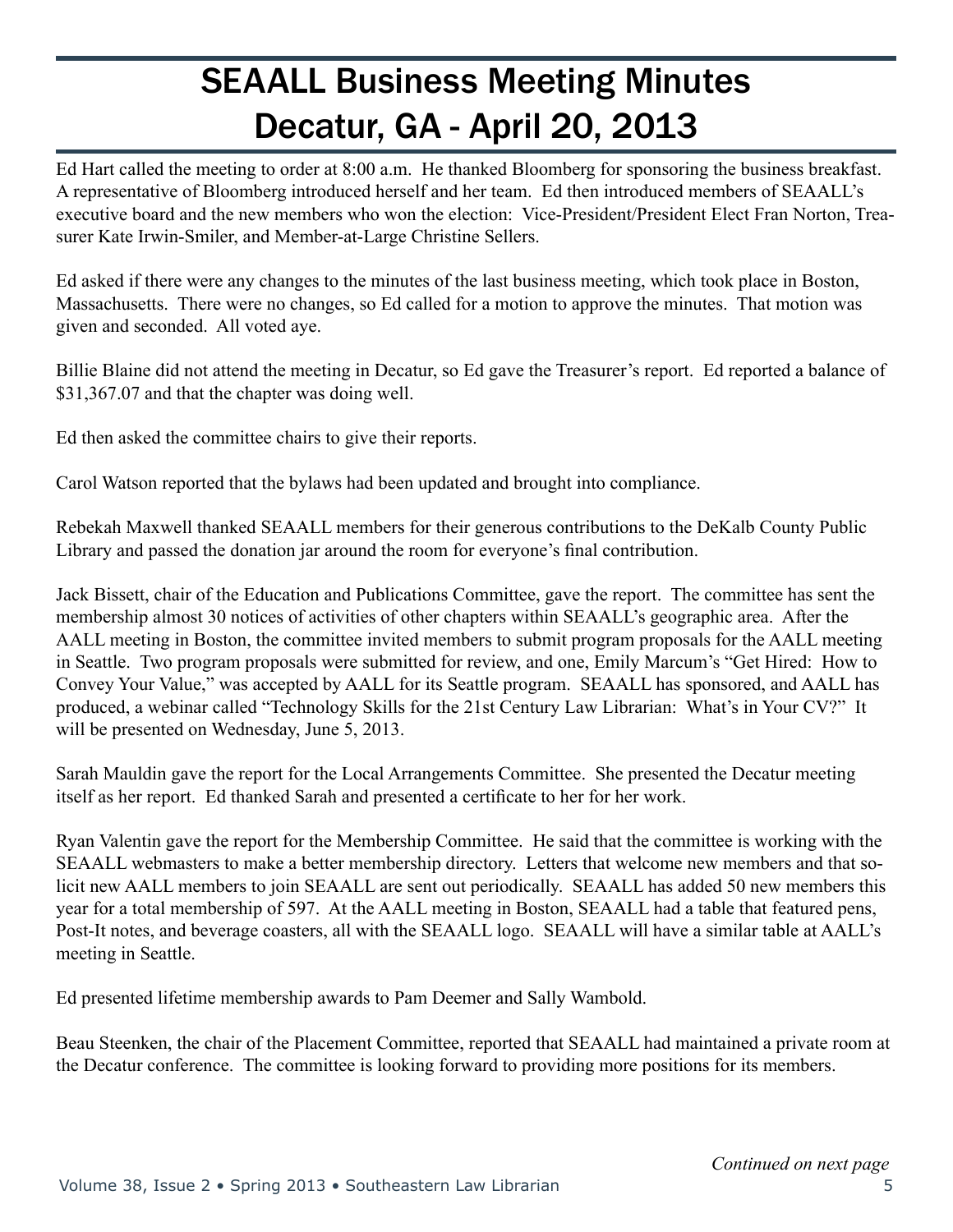#### *Business Meeting Minutes - From Previous Page*

Heather Casey, chair of the Newsletter and Public Relations Committee, mentioned the SEAALL1 Twitter account. She noted that last year four issues of the newsletter, including a special election issue, were published. Heather said members should contact Brian Barnes if they have ideas for articles, and she encouraged everyone to submit publications to the newsletter.

Elizabeth Outler gave the report for the Scholarship Committee. Elizabeth informed everyone that almost \$13,000 in scholarships has been awarded, and she named those who received the scholarships.

Wendy Moore is the chair of the Post-COSELL Options task force that will determine what SEAALL may get from COSELL. She reported that the task force had made a recommendation to the SEAALL board.

Tina Brooks provided the SEAALL webmaster report. The webmasters are archiving the past SEAALL annual conference websites, and they are looking into creating a searchable database for the membership directory.

Katherine Marsh of Lincoln Memorial University's Duncan School of Law Library reported on the arrangements for our next meeting in Knoxville, TN. She introduced members of the Local Arrangements Committee and, in a drawing where Ed drew the name of the winner, gave away a gift basket to Pam Brannon.

Carol Watson, Pam Deemer, and Georgia Chadwick announced this year's winner of the Service to SEAALL award, Jack Bissett.

Ed gave certificates to Carol Watson and Jason Sowards for their service to SEAALL. Billie Blaine, who was not at the Decatur meeting, also received a certificate.

Ed offered his thanks to the membership for the year he served as its president and then passed the gavel to SEAALL's new president, Pamela Melton. Pamela thanked the committee members of the Program Committee and asked for a motion to adjourn. The motion was given and seconded. The meeting ended at 8:37 a.m.

Respectfully submitted, Nick Sexton SEAALL Secretary

# 2012-13 SEAALL Articles & Bylaws Committee Report

The SEAALL bylaws were revised to be more in line with AALL's bylaws. Aside from several minor text revisions, in particular, an anti-discrimination clause was added. The newly revised bylaws were voted on and adopted at the July 23, 2012 SEAALL business meeting held at AALL.

Submitted by Carol A. Watson, chair of the Articles & Bylaws Committee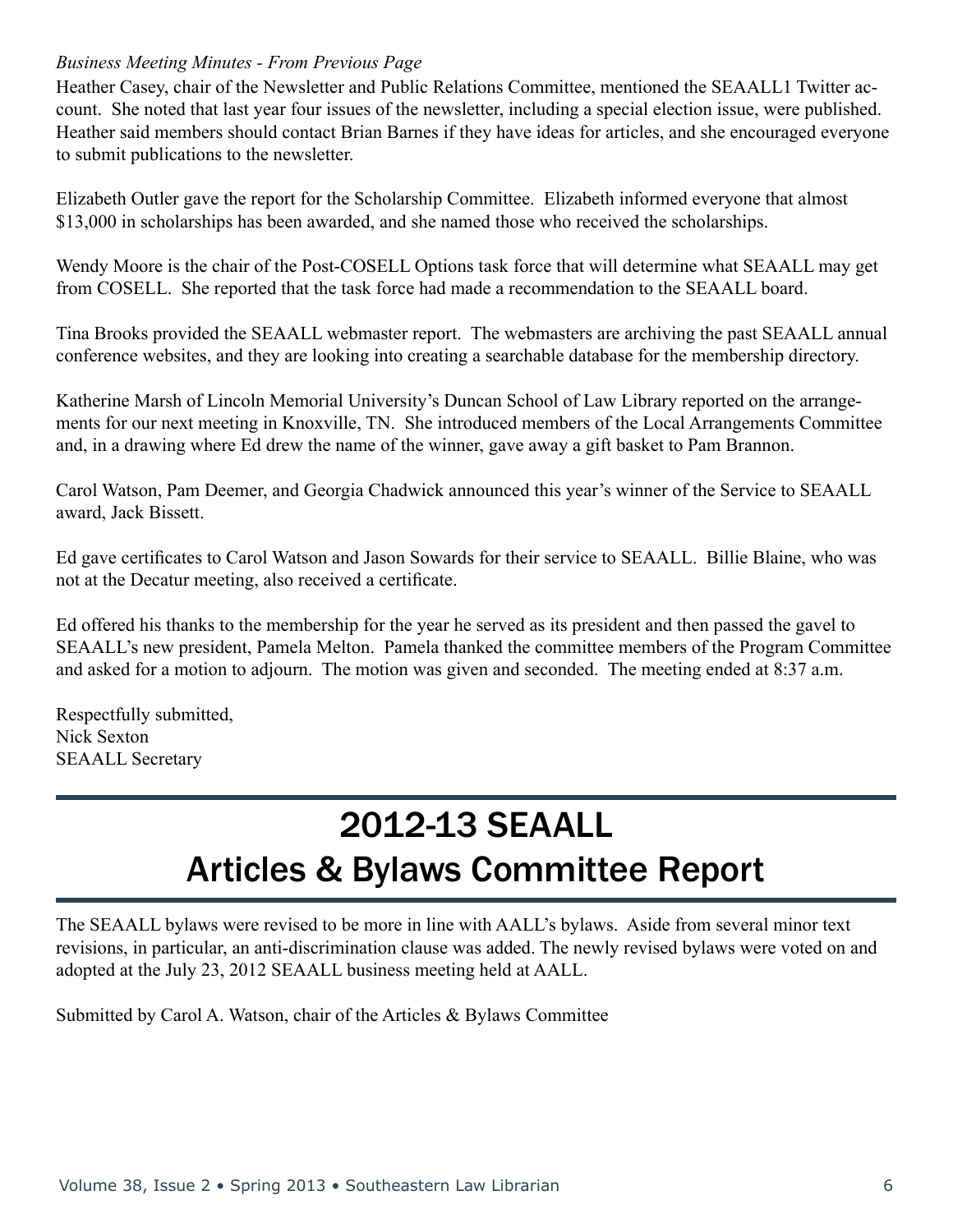## 2013 SEAALL Placement Committee Report

The Placement Committee posted vacancies to the SEAALL website throughout 2012-2013. Below are the statistics for this period:

The total number of job postings was 28. The Placement Committee would like to thank Tina Brooks at the University of Kentucky and Sharon Bradley at the University of Georgia for their service as Webmaster and posting jobs to the SEAALL website.

In addition to posting jobs to the SEAALL website, the Committee entered into a partnership with the SEAALL newsletter, The Southeastern Law Librarian, listing current postings in each issue. The Committee also created an Interview Tips sheet, which offers suggestions to job seekers. This sheet is posted on the Committee's webpage and was made available to members at the Placement Services table in Decatur.

The Committee continued its email discussion about the charge of the Committee, its size, and its feasibility in the future, which was carried over from the previous year. The Committee recommended to the SEAALL Board that new prospective members be advised of the expected workload: light during the year with most of the activity taking place with Placement Services at the Annual Meeting.

The Committee also maintained Placement Services both in person and via email during the Annual Meeting in Decatur. Information about current vacancies was available at the Placement Services table; the Committee also collected resumes on behalf of applicants, passing them along to potential employers which were interviewing on-site. Members concerned about privacy were also able to request information and submit resumes to Placement Services via a new email system. Thank you to all attending Committee members who assisted with setup and manning the table.

I would also like to thank this year's Placement Committee members for their work throughout the year: Suzanne Corriell, Scott Craft; Michelle Cosby, Katherine Marsh, Beau Steenken, and Lisa Watson.

Next year's chair of the committee will be Beau Steenken.

Respectfully submitted, Deborah Schander Chair

Volume 38, Issue 2 • Spring 2013 • Southeastern Law Librarian 7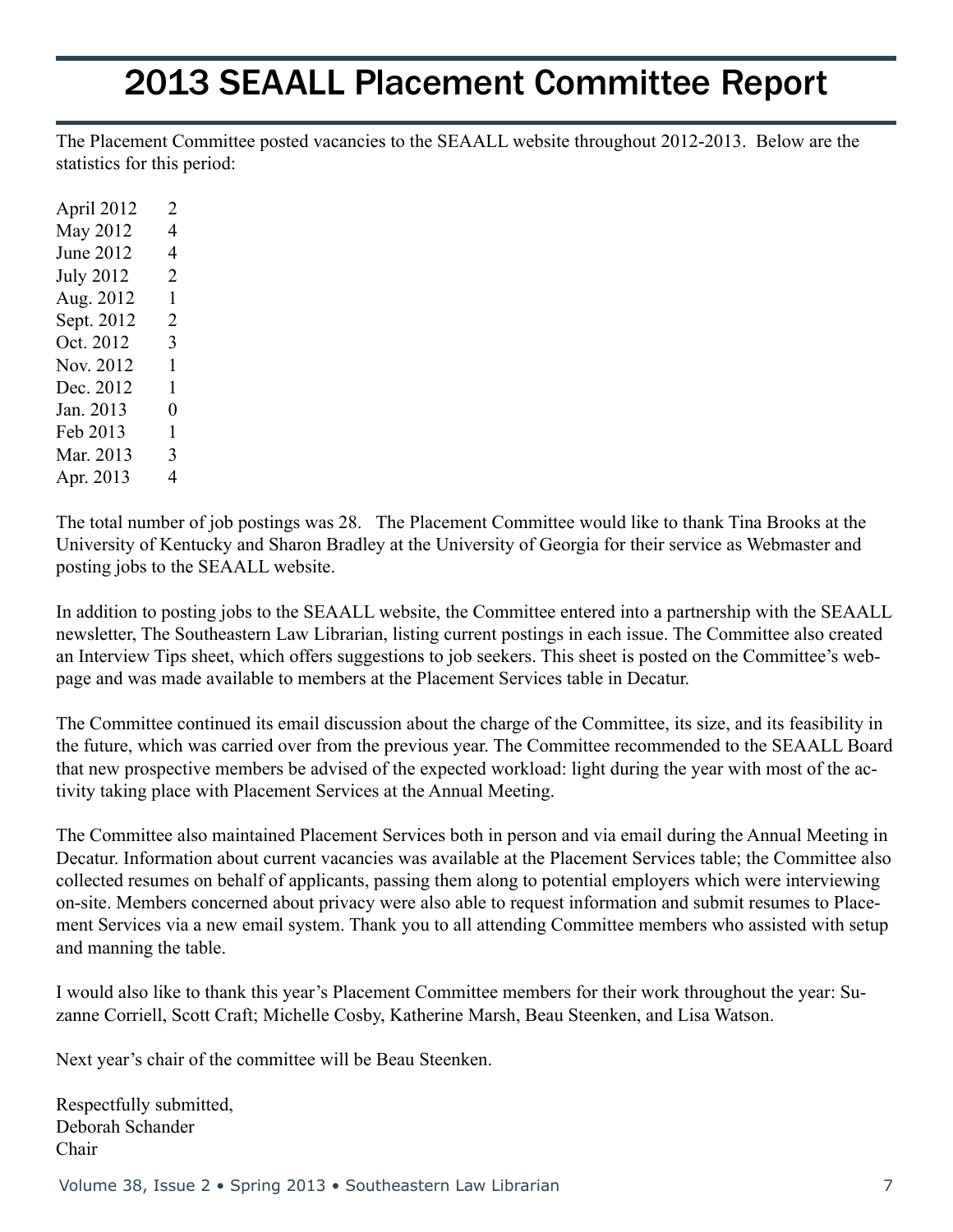# SEAALL Library Profile Belmont College of Law Library

Information by Nathan Collins, Layout by Brian Barnes



At the Belmont College of Law in Nashville, Tennessee, our beautiful two-story library clearly serves as the heart of the law school experience for faculty, students, staff, and visitors. With its striking architecture and state-of-the-art amenities, the library joins traditional quiet study areas with spaces for collaborative work and informal socializing. The library has seating for more than 300 patrons which includes eight group study rooms, a legal research classroom, and a quiet reading room. The library is on the second and third floor of the law college's 75,000 square-foot Randall and Sadie Baskin Center, located directly on the Belmont campus. The Baskin Center also contains three courtrooms, 14 class rooms, offices for more than 25 faculty members, and an underground parking garage with over 500 parking spaces.

The Law Library maintains both print and digital resources and is particularly strong in U.S. Supreme Court materials, church/state law, Tennessee legal materials, as well as emerging fields of law such as bioethics/biotechnology, and digital law. Furthermore, the library is building strong collections in Health Law and Entertainment and Music Business Law to build on Belmont University's successful programs in these areas.

The Law Library has adopted policies that help create a user-friendly environment and one that encourages use of the facility. "Putting students first" is the mantra of the library. Thus, conversation in reasonable tones by students and patrons is permissible, food and drinks are allowed in the library with limited exceptions, and many popular magazine and newspaper titles are available for student leisure reading.

The Belmont Law Library serves as a beautiful and functional space for faculty, students, and the wider Nashville community, as well as providing all the necessary resources to further Belmont's mission of emphasizing challenging academics, a service-minded approach, real-world experience, and community leadership. Please stop by when you are in the Nashville area!

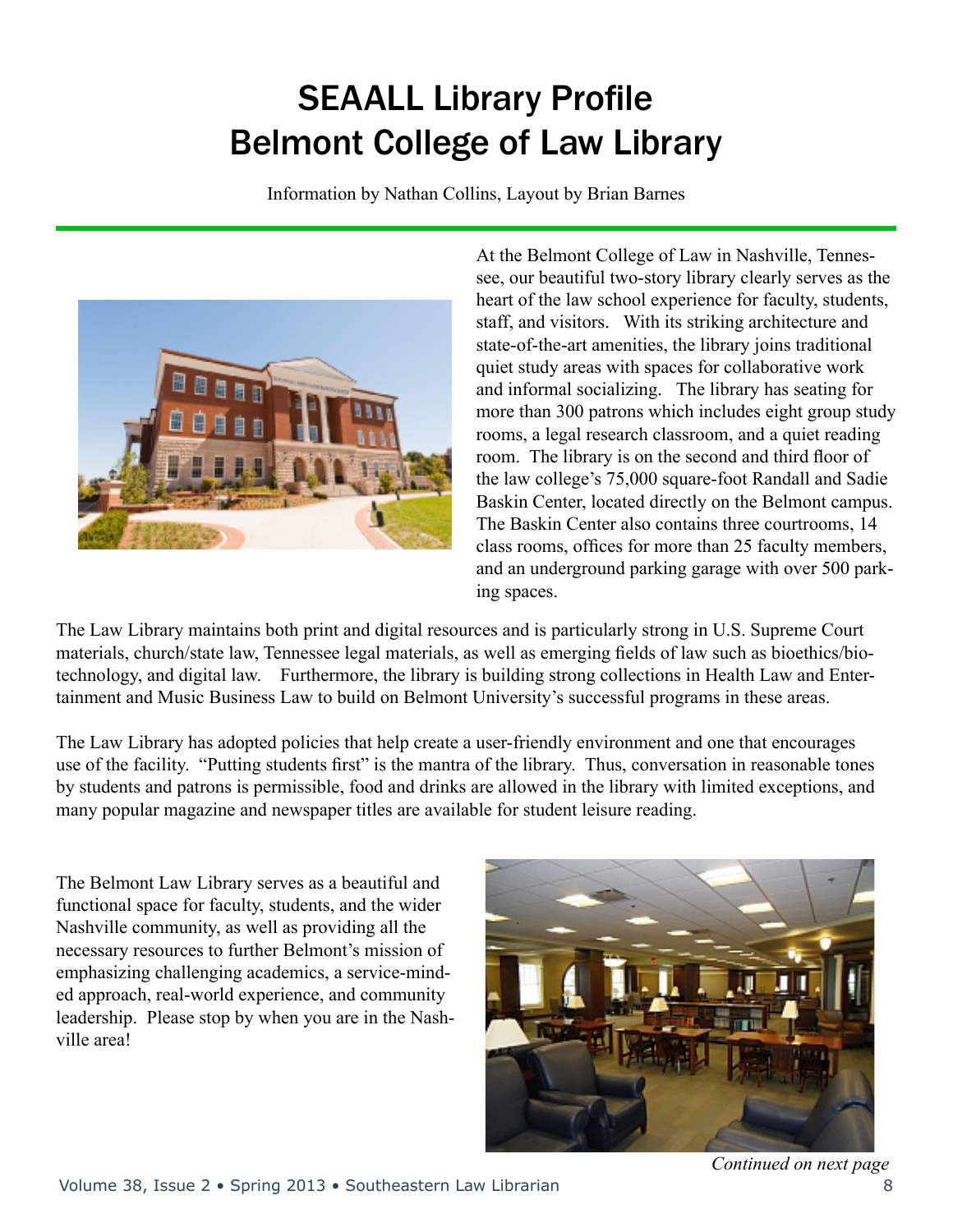

# Have an idea to share?

# Need publications to help with achieving promotion or tenure?

# Want to promote a project you have done at your library?

# Become an author in the Southeastern Law Librarian !!!

Contact Brian Barnes, [bcbarnes@loyno.edu.](mailto:bcbarnes%40loyno.edu?subject=)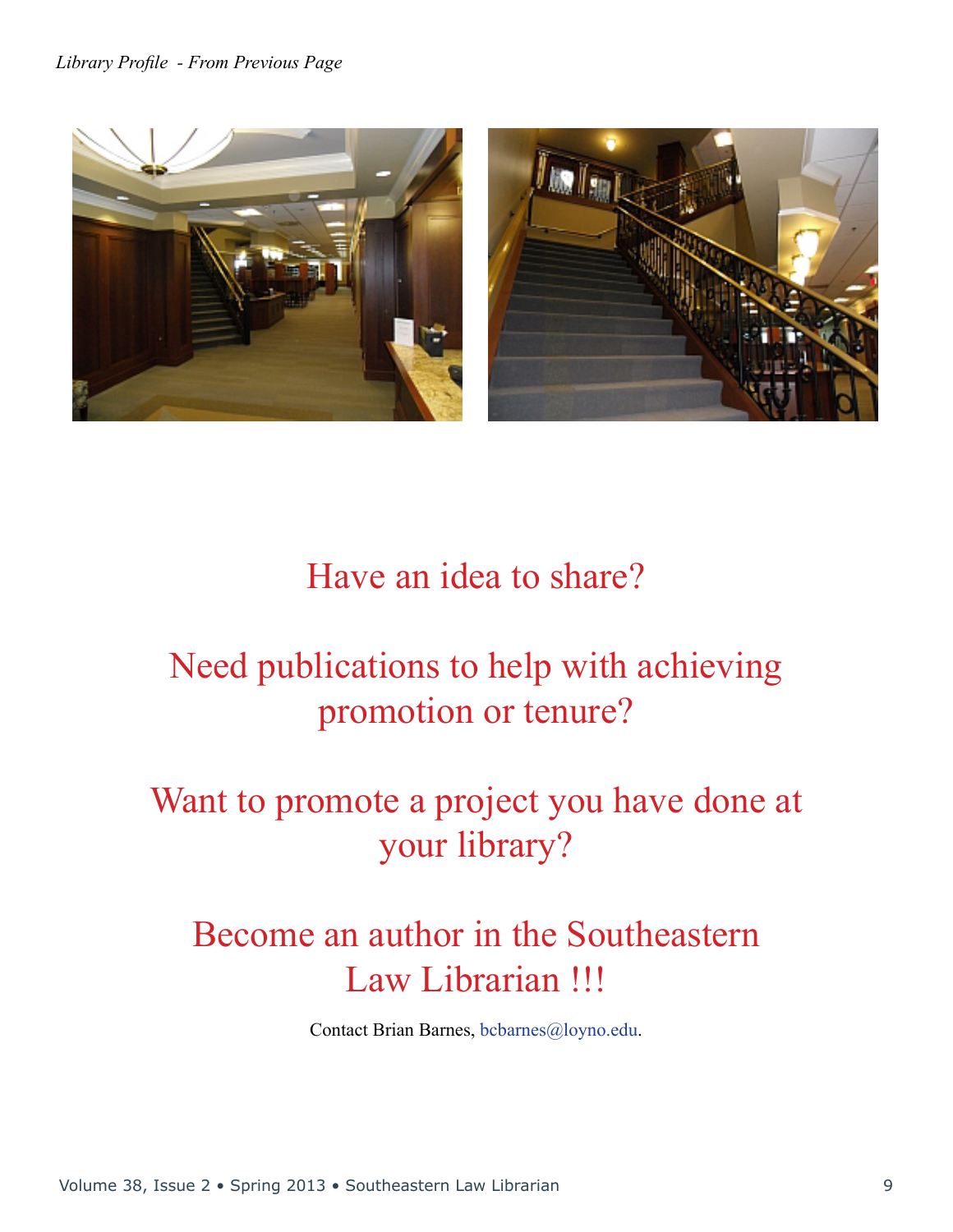### Announcements

#### Make AALL Count: Learn Something New!

At FCIL's program, Piercing the Veil of Sovereignty: The Sources of International Human Rights Law, you'll learn how the major human rights institutions work, how to analyze human rights issues, and where relevant legal sources are most likely to be found. In the first part Marci Hoffman and Mary Rumsey will describe the charter-based and treaty-based bodies of the UN. In the second part Gloria Orrego Hoyos of Argentina will cover the OAS, Inter-American Commission, and Inter-American Court's activities; and James Hart will describe the Council of Europe and the European Court of Human Rights. The program is co-sponsored by ALL and RIPS. Both parts will be on Sunday, July 22nd ; the first will be from 1:15 to 2:45 in HCC room 312 and the second will be from 3:45 to 5:00 in the same room. Ms. Hoffman and Ms. Rumsey are the authors of INTER-NATIONAL AND FOREIGN LEGAL RESEARCH (Martinus Nijhoff 2nd ed. 2012). Ms. Orrego Hoyos was the winner of the Schaffer Grant for Foreign Law Librarians last year and Mr. Hart is the author of The European Human Rights System, 102 Law Libr. J. 533 (2010).

Please let me know if you have any questions.

Best wishes,

James Hart

### 2012 AALL Price Index for Legal Publications Now Available

The 2012 AALL Price Index for Legal [Publications](http://www.aallnet.org/main-menu/Publications/products/pub-price/Price-Index-2012.html) is now available on AALLNET. The table-based report includes details for the mean cost of titles and percentage increases over previous years for serial publications, legal periodicals, loose-leaf services, commercially published court reporters, and supplemented treatises.

The purpose of the Price Index is to provide members with comparative information about past price changes to help with budgeting and collection development decisions. In gathering information for the Price Index, the committee asks publishers to provide their pricing. If a publisher declines to do so, its pricing is not included in the index.

### Spring 2013 *Law Library Journal* Available

The [Spring](http://www.aallnet.org/main-menu/Publications/llj/Vol-105/no-2) 2013 issue of Law Library Journal is now available and has been mailed to members. The issue features articles on the legislative history of the Affordable Care Act and how the history of that legislation is an example of the changing process needed to research federal legislative history; how academic law librarians can help their law schools enhance the visibility of faculty scholarship; and ways that training for foreign, comparative, and international law librarians can be improved.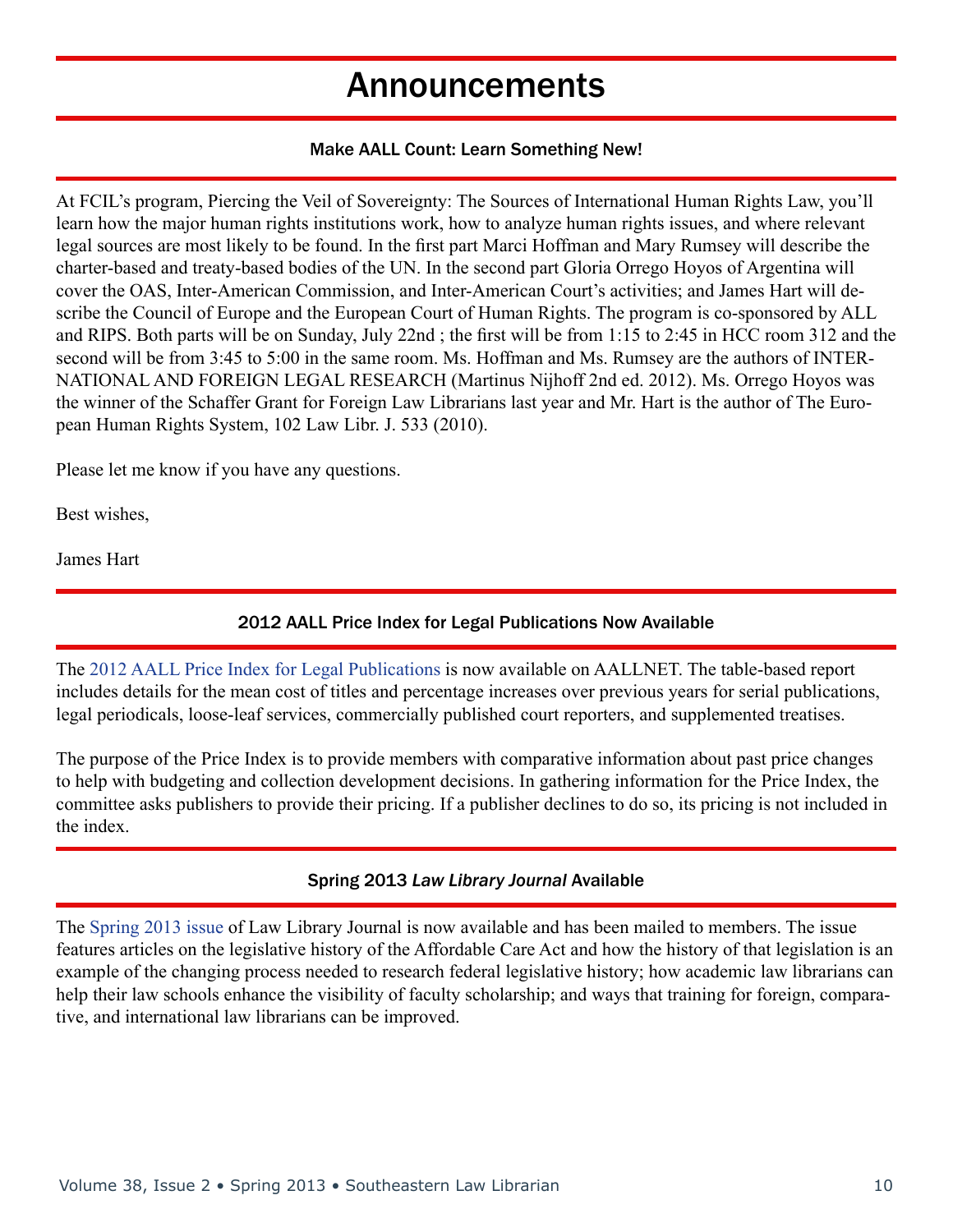# SEAALL Officers 2013 - 2014

| <b>President</b>                                                                                                                                               | 701 Main Street                                                                                                         |
|----------------------------------------------------------------------------------------------------------------------------------------------------------------|-------------------------------------------------------------------------------------------------------------------------|
| Pamela Melton                                                                                                                                                  | Columbia, SC 29208                                                                                                      |
| Associate Director for Library Administration                                                                                                                  | Phone: 803-777-3361                                                                                                     |
| University of South Carolina School of Law                                                                                                                     | Fax: 803-777-9405                                                                                                       |
| Coleman Karesh Law Library                                                                                                                                     | Email: prmelton@law.sc.edu                                                                                              |
| <b>Vice-President/President Elect</b><br>Francis X. Norton, Jr.<br>Reference Librarian and Associate Professor<br>Loyola University New Orleans College of Law | 7214 St. Charles Ave.<br>New Orleans, LA 70118<br>Phone: 504-861-5548<br>Fax: 504-861-5895<br>Email: fxnorton@loyno.edu |
| <b>Secretary</b>                                                                                                                                               | 160 Ridge Road                                                                                                          |
| Nick Sexton                                                                                                                                                    | Chapel Hill, NC 27599                                                                                                   |
| Clinical Assistant Professor of Law and Reference &                                                                                                            | Phone: 919-843-7898                                                                                                     |
| Information Delivery Services Librarian                                                                                                                        | Fax: 919-962-1193                                                                                                       |
| Univ. of North Carolina School of Law - Everett Law Library                                                                                                    | Email: nsexton@email.unc.edu                                                                                            |
| <b>Treasurer</b>                                                                                                                                               | 1834 Wake Forest Rd.                                                                                                    |
| Kate Irwin-Smiler                                                                                                                                              | Winston Salem, NC 27109                                                                                                 |
| Reference Librarian                                                                                                                                            | Phone: 336-758-4009                                                                                                     |
| Wake Forest University School of Law                                                                                                                           | Email: irwinsc@wfu.edu                                                                                                  |
| <b>Immediate Past President</b>                                                                                                                                | Gainesville, FL 32611-7628                                                                                              |
| <b>Edward Hart</b>                                                                                                                                             | Phone: 352-273-0721                                                                                                     |
| <b>Head of Technical Services</b>                                                                                                                              | Fax: 352-392-5093                                                                                                       |
| University of Florida, Lawton Chiles Legal Information Center                                                                                                  | Email: hart@law.ufl.edu                                                                                                 |
| Member at Large (2012-2014)<br>Jennifer Frazier<br>State Law Librarian of Kentucky<br>State Law Library of Kentucky                                            | State Capitol, Suite 200<br>700 Capitol Avenue<br>Frankfort, KY 40601<br>Phone: 502-564-4848<br>Fax: 502-564-5041       |
| Member at Large (2013-2015)                                                                                                                                    | 1320 Main St, 17th Floor                                                                                                |
| <b>Christine Sellers</b>                                                                                                                                       | Columbia, SC 29401-2239                                                                                                 |
| <b>Research Specialist</b>                                                                                                                                     | Phone: (803) 255-5532                                                                                                   |
| <b>Nelson Mullins</b>                                                                                                                                          | Email: christine.sellers@nelsonmullins.com                                                                              |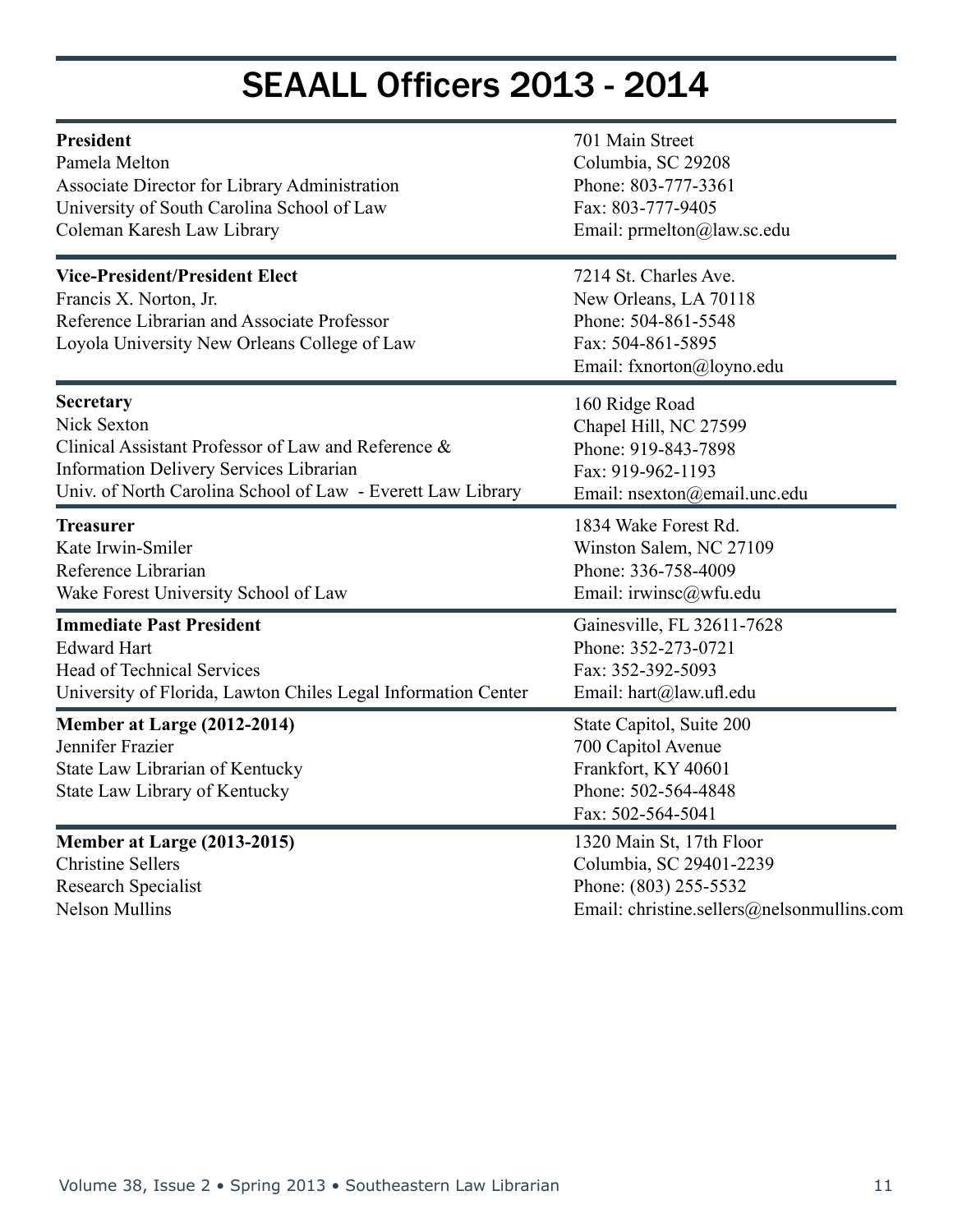# Uniform Changes

Brian Barnes Deputy Law Library Director Loyola University New Orleans - College of Law Library bcbarnes@loyno.edu

 For anyone who watches sports these days and also has a historical aspect of sports you can attest that we are now in an era of uniform changes. There are a few holdouts like the New York Yankees with their home pinstipes but by in large teams have all sorts of uniforms to wear these days. This is driven by marketing to sell more uniforms and in an attempt to be hip and cool.

 This comment is not on the dress of law librarians today, I'll pass on that, but about how law librarianship is hanging rather rapidly on how we are perceived and the image we portray as professionals. Some in our schools and universities think librarians are an outdated idea that have been replaced by online resources. I know this was the talked about fear that we all dismissed 10 years ago because it was "silly" but I don't think administrators understand just how that belief is silly and when it comes time to save some money that "silly" idea all the sudden becomes useful. Instead of falling victim to "silly" ideas like this librarians should be proactive and stay ahead of changes.

 In staying ahead of changes it is important to realize some others in our schools see us as valuable, with libraries generally providing value but in times of reorganizations many new tasks get assigned to librarians. Libraries that once were separate from IT are now taking over labs; libraries that provide valuable print materials are seeing books pulled from shelves to provide study rooms; libraries then see study rooms turned into storage for other departments or offices for faculty or growing administration departments. All of these changes if looked at in a positive way can just be seen as uniform changes. Things to make us more marketable, and at times more hip and cool. More study rooms are cool to serious students, libraries taking over labs make them more valuable.

 In the end we as librarians need to recoginze that change is going to happen either with us or without, and if we can seize onto that newly possible value we can make our libraries even more essential than they were in the past.